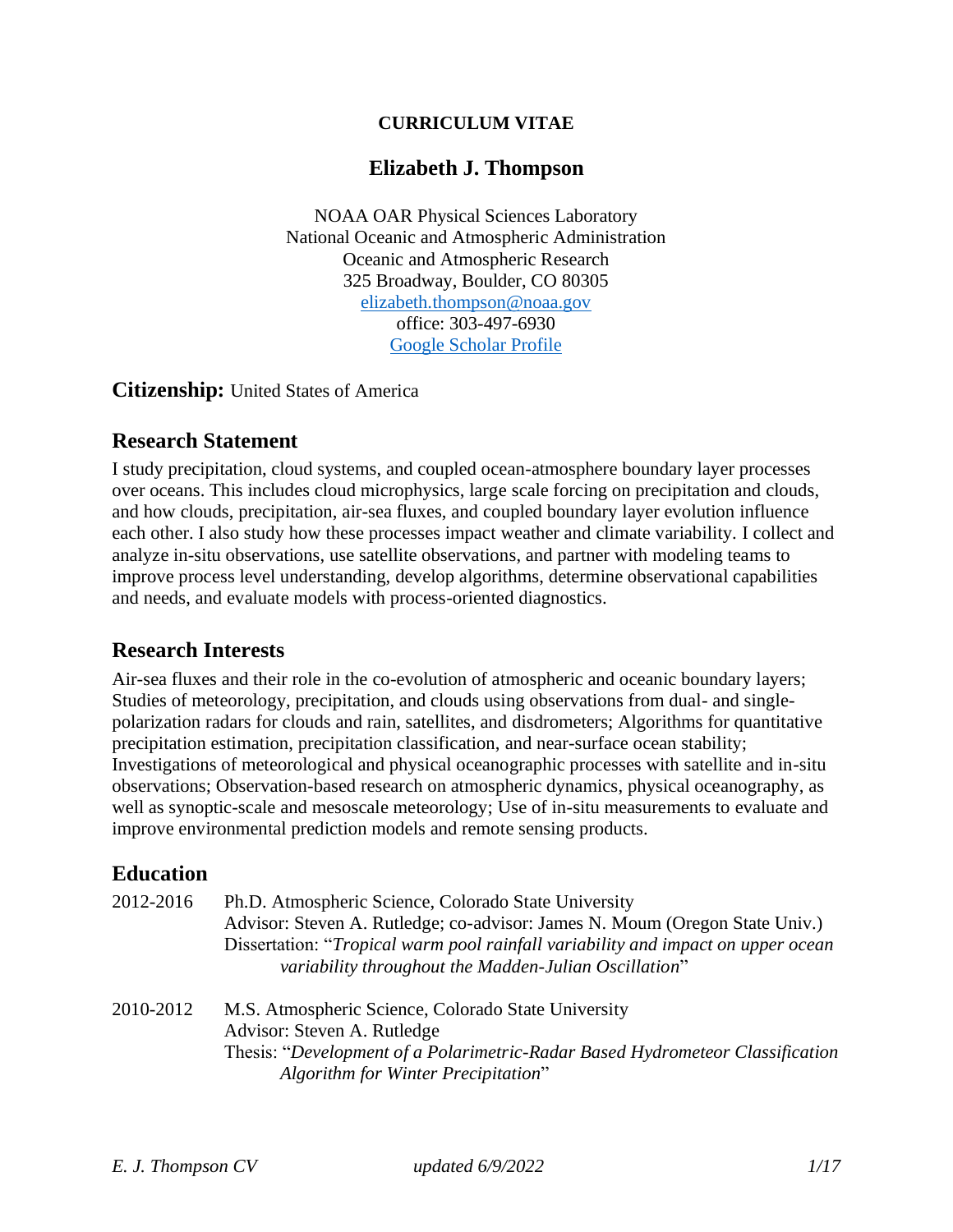2006-2010 B.S. Meteorology, minors in Mathematics and Geography, Valparaiso University Advisor: Bart Wolf

# **Professional Experience**

|           | 2019-present Research Meteorologist, NOAA OAR Physical Sciences Laboratory<br>Boundary Layer Observations and Processes Team                                                                     |
|-----------|--------------------------------------------------------------------------------------------------------------------------------------------------------------------------------------------------|
|           | 2019-present Affiliate Scientist, Applied Physics Laboratory at Univ. of Washington, Air-Sea<br>Interaction and Remote Sensing Dept.                                                             |
| 2018-2019 | Senior Meteorologist, Applied Physics Laboratory at Univ. of Washington, Air-<br>Sea Interaction and Remote Sensing Dept.                                                                        |
| 2016-2018 | Postdoctoral Research Associate, Applied Physics Laboratory at Univ. of<br>Washington, Air-Sea Interaction and Remote Sensing Dept. Mentors: Kyla<br>Drushka, William E. Asher, Andrew T. Jessup |
| 2010-2016 | Graduate Research Assistant, Colorado State Univ., Radar Meteorology Group,<br>Advisor: Steven A. Rutledge                                                                                       |
| 2014      | Graduate Teaching Assistant, Atmospheric Thermodynamics and Cloud Physics,<br>Supervisor: Prof. Steven A. Rutledge, Colorado State Univ.                                                         |
| 2011-2012 | Graduate Student Representative, Colorado State Univ.                                                                                                                                            |
| 2010      | Environmental Science Interpretation and Visitor Services Assistant, U.S. Forest<br>Service, Chugach National Forest, Glacier Ranger District, Alaska. Mentor:<br>Lezlie Murray                  |
| 2009-2010 | Undergraduate Teaching Assistant, Atmospheric Dynamics, Supervisor: Prof.<br>Teresa Bals-Elsholz, Valparaiso Univ.                                                                               |
| 2009      | Undergraduate Research Assistant. NOAA OAR National Severe Storms Lab,<br>Mentor: Kenneth Howard                                                                                                 |
| 2008      | Student Volunteer, NOAA National Weather Service Weather Forecast Office<br>Baltimore/Washington D.C., Mentor: Steven Zubrick                                                                    |
| 2007      | Undergraduate Research Assistant, NASA/Texas Commission for Environmental<br>Quality and Valparaiso Univ. Tropospheric Ozone Pollution Project, Mentor:<br><b>Gary Morris</b>                    |

# **Field Experiments**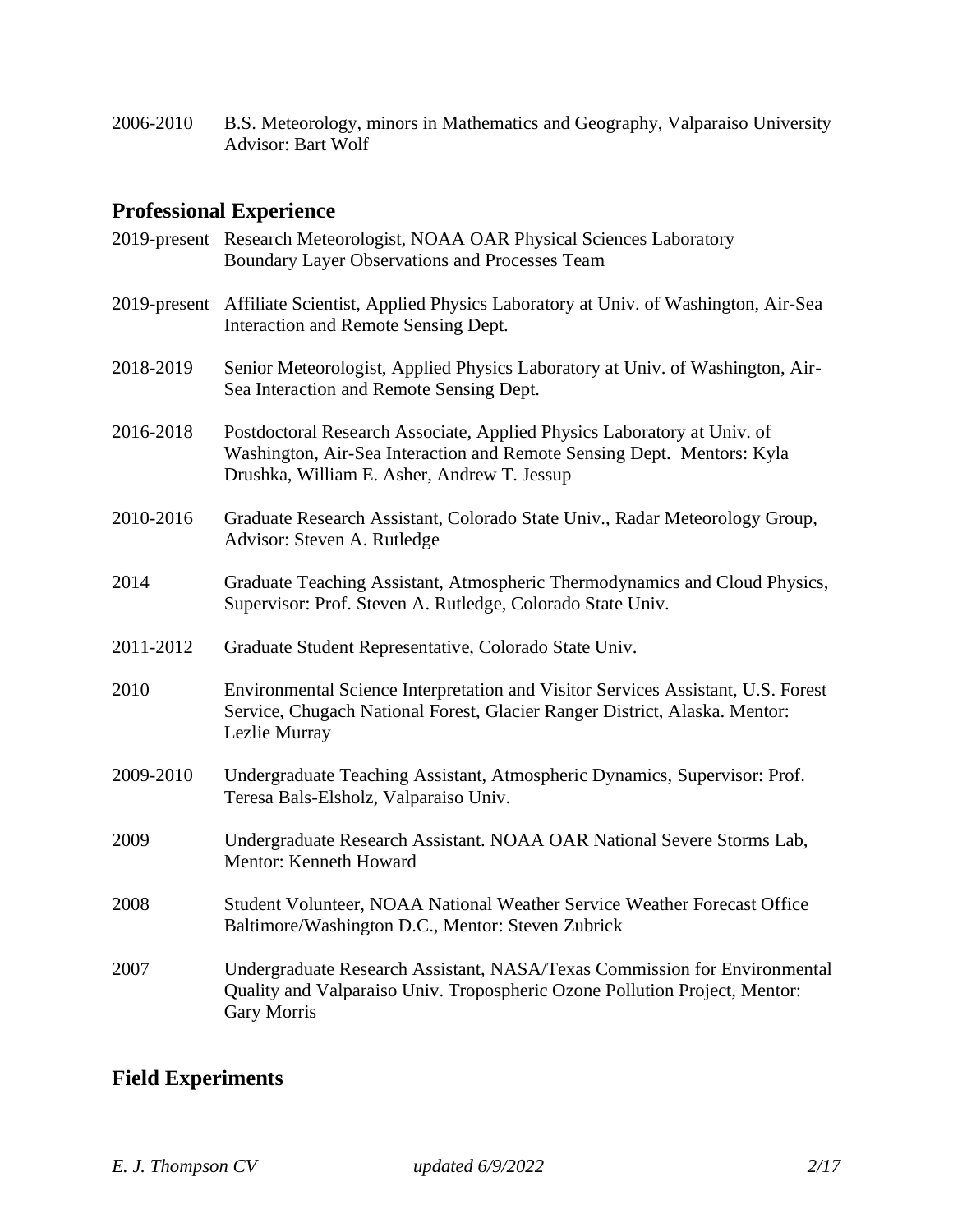- 2020 Atlantic Tradewind Ocean- Atmosphere Mesoscale Interaction Campaign (ATOMIC), Jan 6 - Feb 13, role: collected and analyzed observations from SWIFT buoys (Surface Wave Instrument Float with Tracking), wave gliders, R/V Ronald H. Brown, and NOAA P3 aircraft. Observations were taken from the upper ocean mixed layer, ocean surface, air-sea fluxes, clouds, and rain. These were analyzed for gaining a better understanding of coupled boundary layer processes. Gave science presentation at Outreach Day on the ship with Barbados students, Barbados/US Embassy, NOAA Assistant Secretary and Program Managers, EUREC4A scientists, Barbados Coast Guard, scientists from Caribbean Institute of Meteorology and Hydrology. Chief Scientists: Patricia Quinn (NOAA PMEL) and Janet Intieri (NOAA PSL)
- 2019 Propagation of Intra-Seasonal Tropical Oscillations II (PISTON-2), Sept 2 Sept 27, role: collected ship-based oceanographic, air-sea flux, cloud, and rain measurements, analyzed observations for better understanding of coupled boundary layer processes, R/V Sally Ride, Chief Scientist: James N. Moum (OSU)
- 2018 Propagation of Intra-Seasonal Tropical Oscillations I (PISTON-1), Sept 14 Oct 15, role: collected ship-based oceanographic and rain measurements, analyzed all observations for better understanding of coupled boundary layer processes, R/V Thomas G. Thompson, Chief Scientist: James N. Moum (OSU)
- 2017 Salinity Processes in the Upper Ocean Regional Study 2 (SPURS-2), Oct 16 Nov 17, role: collected and analyzed ship-based observations of the upper ocean and lower atmosphere, including radar-based rainfall; also analyzed air-sea fluxes, R/V Roger Revelle, Chief Scientist: Kyla Drushka (APL-UW)
- 2017 UNOLS Chief Scientist Training Cruise: Diurnal Warm Layers in the Great Lakes, June 8 -11, role: collected and analyzed upper ocean and meteorological observations, R/V Blue Heron, co-Chief Scientist: Elizabeth J. Thompson (APL-UW)
- 2016 Salinity Processes in the Upper Ocean Regional Study 2 (SPURS-2), Aug 13 Sept 23, role: collected and analyzed ship-based observations of the upper ocean and lower atmosphere, including radar-based rainfall; also analyzed air-sea fluxes, R/V Roger Revelle, Chief Scientist: Andrew T. Jessup (APL-UW)
- 2011 Dynamics of the Madden-Julian Oscillation (DYNAMO), Nov 3 Dec 13, role: lead radar scientist operating NASA TOGA C-Band Doppler radar used to measure precipitation; analyzed measurements of rain, the upper ocean, the lower atmosphere, and air-sea fluxes, R/V Roger Revelle, Chief Scientist: James N. Moum (OSU)
- 2011 Midlatitude Continental Convective Clouds Experiment (MC3E), May –June, role: launched radiosondes for DOE to test NASA Global Precipitation Measurement satellite algorithms; PI: Steven A. Rutledge (CSU)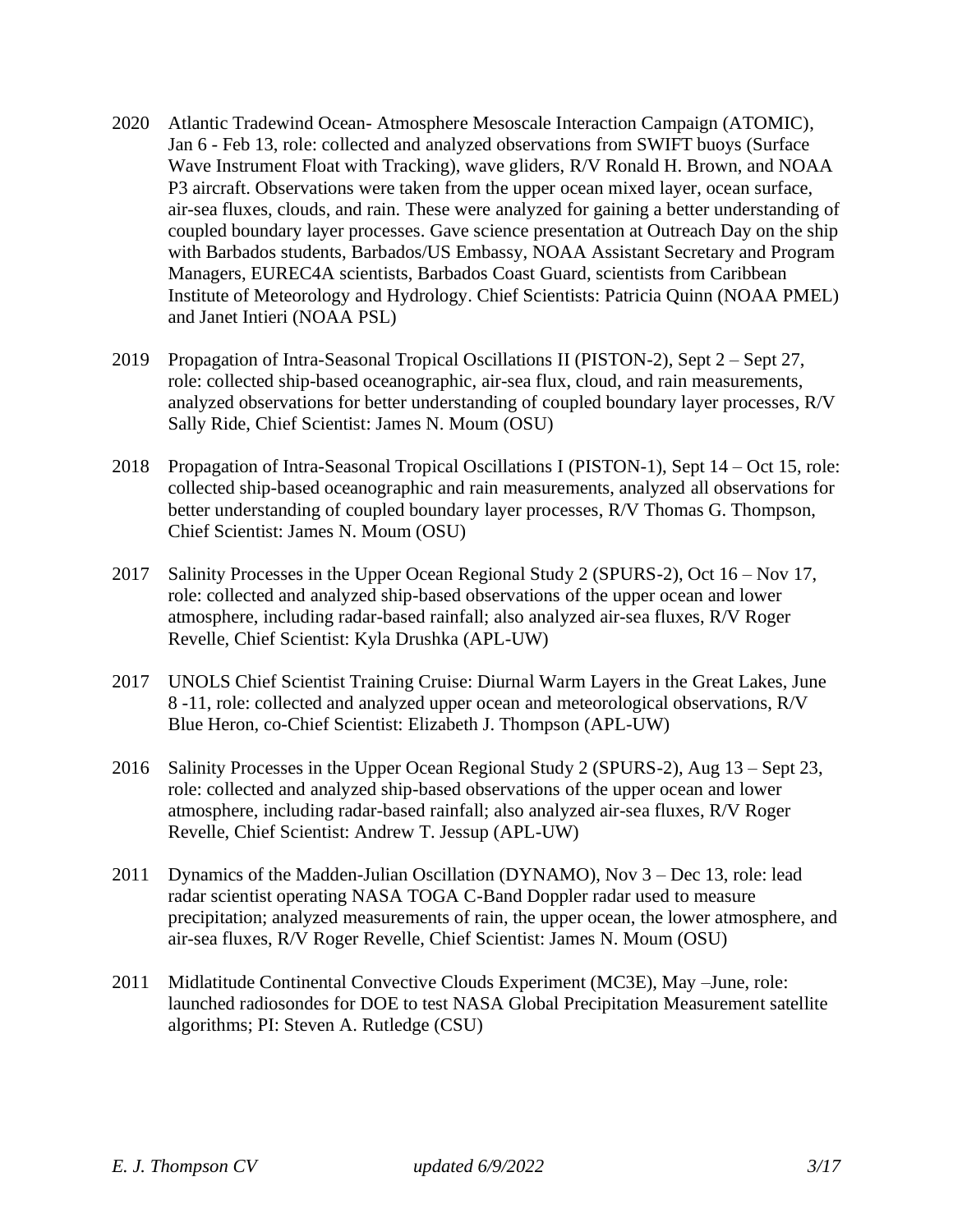- 2009 Engineers Without Borders Valparaiso Univ. Assessment Trip to Tanzania, Africa, May 15-24, role: designed and conducted Geographic Information System (GIS) project to map demographics and deteriorating water canal in primitive village
- 2008 Plains Convective Storms Student Field Study, May 2008, role: lead Doppler radar data interpreter for the forecasting and interception of severe storms in 20-student team; Supervisor: Bart Wolf (Valparaiso Univ.)
- 2007 Texas Commission for Environmental Quality Study (TexAQS II), June-July 2007, role: launched daily ozonesondes to study the atmospheric boundary layer and tropospheric ozone in urban environment of Houston; Supervisor: Gary Morris (Valparaiso Univ.)

## **Publications**

#### *In Review*

- Reid, J. and many coauthors including E. J. Thompson, submitted: The coupling between tropical meteorology, aerosol science, convection and the energy budget during the Clouds, Aerosol Monsoon Processes Philippines Experiment (CAMP2Ex). Bulletin of American Meteorological Society, submitted.
- Iyer, S., K. Drushka, E. J. Thompson, J. Thomson, submitted: Small-scale spatial variations of air-sea heat, moisture, and buoyancy fluxes in the tropical trade winds. Journal of Geophysical Research: Oceans, submitted.
- Eyre, J. E., M. F. Cronin, D. Zhang, E. J. Thompson, C. W. Fairall. J. B. Edson, submitted: Saildrone direct covariance wind stress in various wind and current regimes of the tropical Pacific. Journal of Geophysical Research: Oceans, submitted.
- Bailey, A. J., F. Aemisegger, L. Villiger, S. A. Los, G. Reverdin, E. Q. Meléndez, C. Acquistapace, D. B. Baranowski, T. Böck, S. Bony, T. Bordsdorff, D. Coffman, S. P. de Szoeke, C. J. Diekmann, M. Dütsch, B. Ertl, J. Galewsky, D. Henze, P. Makuch, D. Noone, P. K. Quinn, M. Rösch, A. Schneider, M. Schneider, S. Speich, B. Stevens, and E. J. Thompson, submitted: Isotopic measurements in water vapor, precipitation, and sea water during EUREC4A, Earth Syst. Sci. Data Discuss. [https://doi.org/10.5194/essd-2022-3,](https://doi.org/10.5194/essd-2022-3) submitted.
- Brizuela, N., T. M. S. Johnston, M. H. Alford, O. Asselin, D. L. Rudnick, J. N. Moum, E. J. Thompson, S. Wang, C.-Y. Lee, 2021: Mixing, upwelling, and internal wave generation beneath Super Typhoon Mangkhut: a vorticity-divergence view of the ocean response to tropical cyclones. Journal of Geophysical Research: Oceans, submitted.

*Accepted*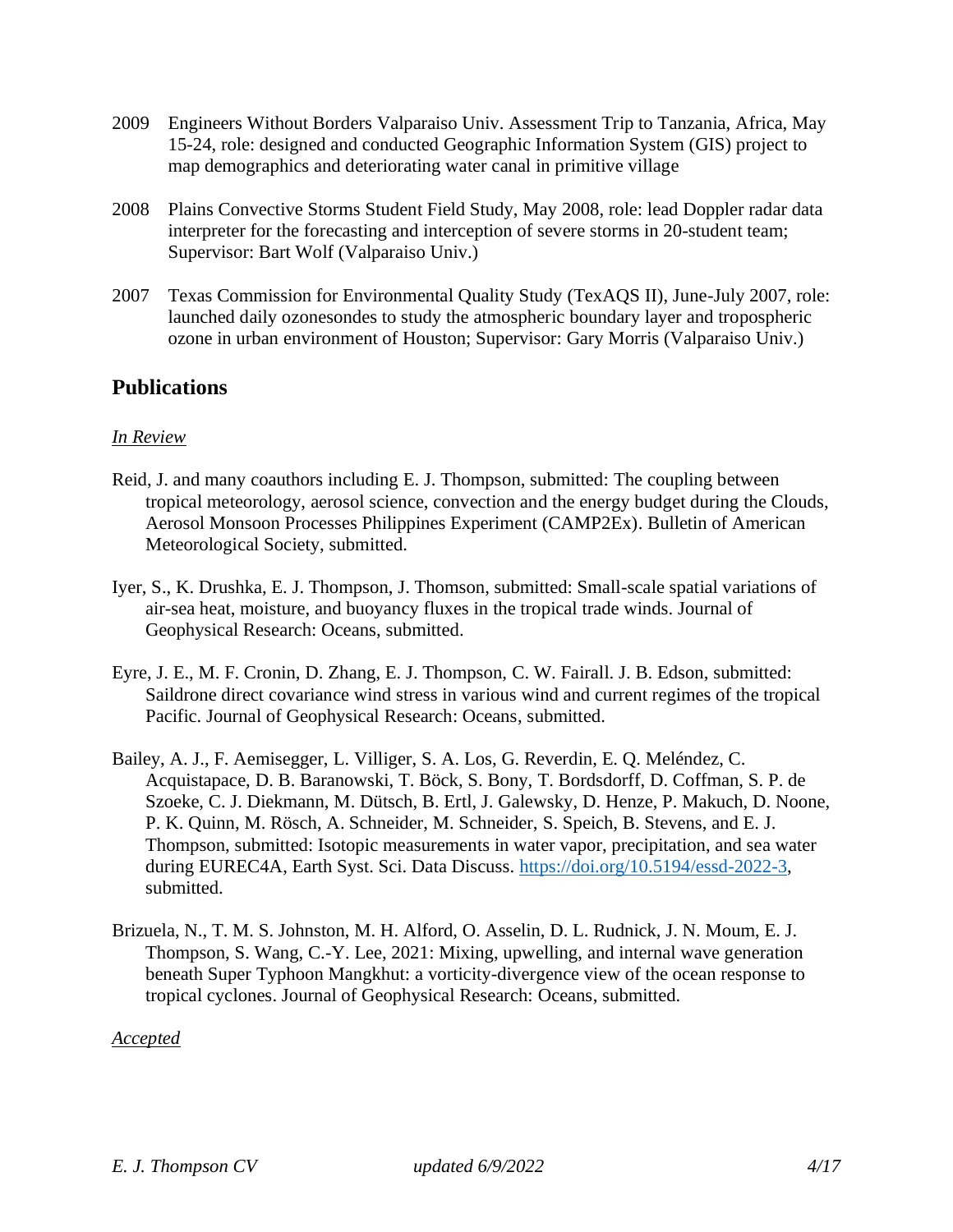- Iyer, S., J. Thomson, K. Drushka, E. J. Thompson, 2022: Variations in wave slope and momentum flux from wave-current interactions in the tropical trade winds. Journal of Geophysical Research, Oceans,<http://doi.org/10.1029/2021JC018003>
- Shackelford, K., C. A. DeMott, P. J van Leeuwan, E. J. Thompson, S. Hagos, 2022: Raininduced stratification of the tropical Indian Ocean and its potential feedbacks to the atmosphere. Journal of Geophysical Research, Oceans, <https://doi.org/10.1029/2021JC018025>
- Quinn, P. K., Thompson, E.J., Coffman, D. J., Baidar, S., Bariteau, L., Bates, T. S., Bigorre, S., Brewer, A., de Boer, G., de Szoeke, S. P., Drushka, K., Foltz, G. R., Intrieri, J., Iyer, S., Fairall, C. W., Gaston, C. J., Jansen, F., Johnson, J. E., Krüger, O. O., Marchbanks, R. D., Moran, K. P., Noone, D., Pezoa, S., Pincus, R., Plueddemann, A. J., Pöhlker, M. L., Pöschl, U., Quinones Melendez, E., Royer, H. M., Szczodrak, M., Thomson, J., Upchurch, L. M., Zhang, C., Zhang, D., and Zuidema, P.: 2021. Measurements from the RV Ronald H. Brown and related platforms as part of the Atlantic Tradewind Ocean-Atmosphere Mesoscale Interaction Campaign (ATOMIC), Earth Syst. Sci. Data Discuss., [https://doi.org/10.5194/essd-2020-331](https://essd.copernicus.org/preprints/essd-2020-331/)
- Pincus, R., Fairall, C. W., Bailey, A., Chen, H., Chuang, P. Y., de Boer, G., Feingold, G., Henze, D., Kalen, Q. T., Kazil, J., Leandro, M., Lundry, A., Moran, K., Naeher, D. A., Noone, D., Patel, A. J., Pezoa, S., PopStefanija, I., Thompson, E. J., Warnecke, J., and Zuidema, P, 2021: Observations from the NOAA P-3 aircraft during ATOMIC, Earth Syst. Sci. Data Discuss.<https://doi.org/10.5194/essd-2021-11>
- Stevens, B., and over 292 coauthors, 2021: EUREC4A, Earth Syst. Sci. Data Discuss., <https://doi.org/10.5194/essd-2021-18>
- Jackson, R., Collis, S., Louf, V., Protat, A., Wang, D., Giangrande, S., Thompson, E.J., Dolan, B., Powell, S.W., 2021. The development of rainfall retrievals from radar at Darwin. Atmospheric Measurement Techniques 14, 53–69.<https://doi.org/10.5194/amt-14-53-2021>
- Reverdin, G., A. Supply, K. Drushka, E. J. Thompson, W. E. Asher, 2020. Intense and small freshwater pools from rainfall investigated during SPURS-2 on November 9 2017 in the eastern tropical Pacific. Journal of Geophysical Research: Oceans. 125, e2019JC015558. <https://doi.org/10.1029/2019JC015558>
- Hagos, S., G.R. Foltz, C. Zhang, E. Thompson, H. Seo, S. Chen, A. Capotondi, K.A. Reed, C. DeMott, and A. Protat, 2020: Atmospheric Convection and Air-Sea Interactions over the Tropical Oceans: Scientific Progress, Challenges and Opportunities. Bull. Amer. Meteor. Soc., 101, E253–E258,<https://doi.org/10.1175/BAMS-D-19-0261.1>
- Thompson E. J., W. E. Asher, A. T. Jessup, K. Drushka, 2019: High-resolution rain maps from an X-band marine radar and their use in understanding ocean freshening. Oceanography 32(2):58–65,<https://doi.org/10.5670/oceanog.2019.213>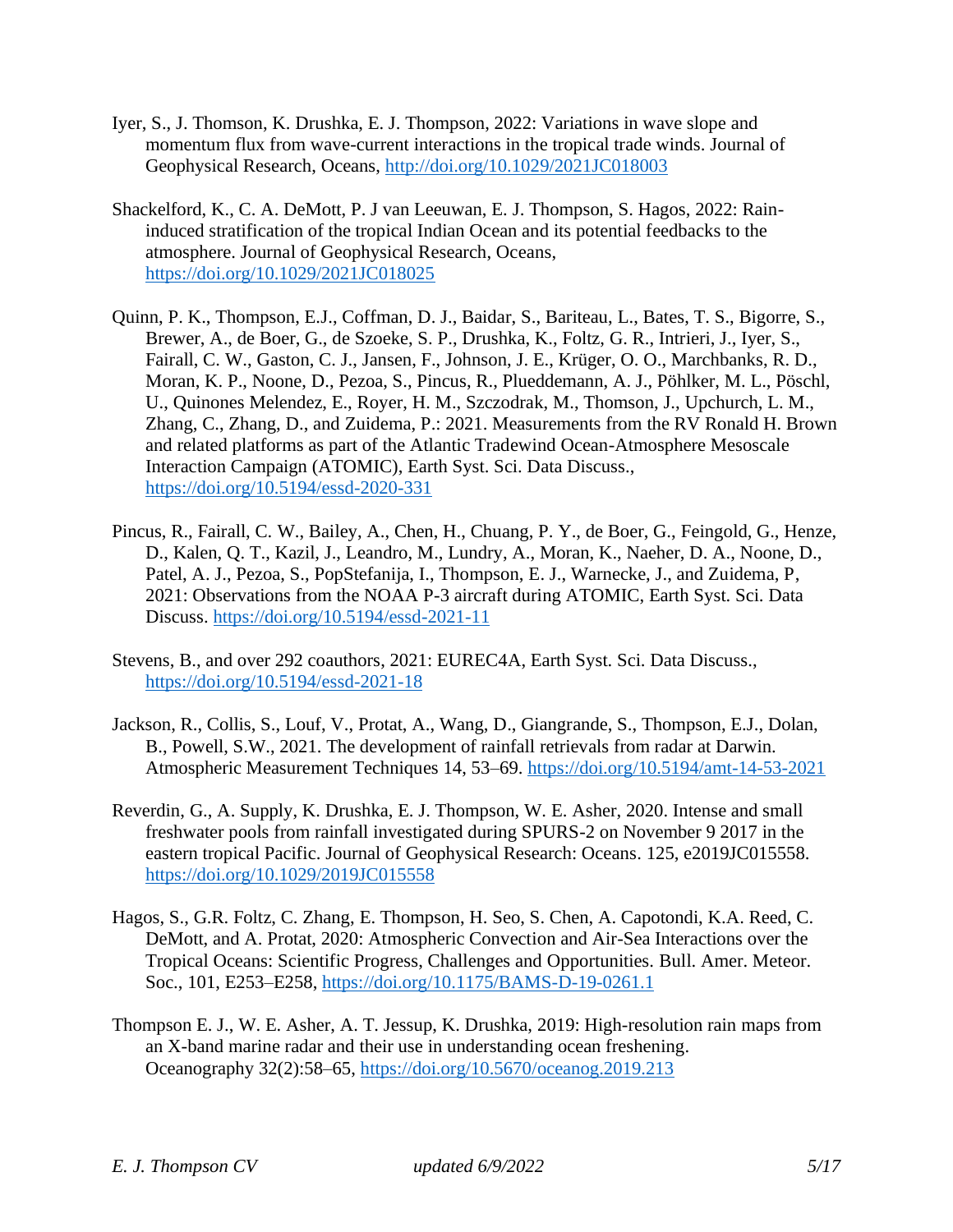- Asher, W. E., K. Drushka, A. T. Jessup, E. J. Thompson, D. Clark, 2019: Estimating raingenerated turbulence at the ocean surface using the Active Controlled-Flux Technique. Oceanography 32(2):108–115,<https://doi.org/10.5670/oceanog.2019.218>
- Drushka, K., W.E. Asher, A.T. Jessup, E.J. Thompson, S. Iyer, and D. Clark, 2019: Capturing fresh layers with the Surface Salinity Profiler. Oceanography 32(2):76–85, <https://doi.org/10.5670/oceanog.2019.215>
- Thompson, E. J., Moum, J. N., Fairall, C. W., & Rutledge, S. A. 2019: Wind limits on rain layers and diurnal warm layers. Journal of Geophysical Research: Oceans, 124, 897- 924. <https://doi.org/10.1029/2018JC014130>
- Dolan, B., B. Fuchs, S. A. Rutledge, E. A. Barnes, E. J. Thompson, 2018: Primary modes of global drop-size distributions. J. Atmos. Sci., 75, 1453–1476, [https://doi.org/10.1175/JAS-](https://doi.org/10.1175/JAS-D-17-0242.1)[D-17-0242.1](https://doi.org/10.1175/JAS-D-17-0242.1)
- Thompson, E. J., S. A. Rutledge, B. Dolan, M. Thurai, and V. Chandrasekar, 2018: Dualpolarization radar rainfall estimation over tropical oceans. J. Appl. Meteor. Climatol., 57, 755–775,<https://doi.org/10.1175/JAMC-D-17-0160.1>
- Thompson, E. J., S. A. Rutledge, B. Dolan, and M. Thurai, 2015: Drop size distributions and radar observations of convective and stratiform rain over the equatorial Indian and west Pacific Oceans. J. Atmos. Sci., 72, 4091-4125.<https://doi.org/10.1175/JAS-D-14-0206.1>
- Moum, J. N., S. P. de Szoeke, W. D. Smyth, J. B. Edson, H. L. DeWitt, A. J. Moulin, E. J. Thompson, C. J. Zappa, S. A. Rutledge, R. H. Johnson, and C. W. Fairall, 2014: Air-sea interactions from MJO westerly wind bursts. Bull. Am. Meteorol. Soc., 95, 1185-1199. <https://doi.org/10.1175/BAMS-D-12-00225.1>
- Thompson, E. J., S. A. Rutledge, B. Dolan, V. Chandrasekar, and B.-L. Cheong, 2014: A dualpolarization radar hydrometeor classification algorithm for winter precipitation. J. Atmos. Oceanic Technol., 31, 1457-1481.<https://doi.org/10.1175/JTECH-D-13-00119.1>
- Willingham, K. M., E. J. Thompson, K. W. Howard, and C. L. Dempsey, 2010: Characteristics of Sonoran Desert microbursts. Weather Forcast., 26, 94-108. <https://doi.org/10.1175/2010WAF2222388.1>

#### **Code**

Bariteau Ludovic, Blomquist Byron, Fairall Christopher, Thompson Elizabeth, Edson Jim, & Pincus Robert. (2021, July 16). Python implementation of the COARE 3.5 Bulk Air-Sea Flux algorithm (Version v1.1). Zenodo.<http://doi.org/10.5281/zenodo.5110991>

#### **Published Datasets**

- 1. DYNAMO 2011 ship ocean surface stable layers and upstream radar rainfall in prep
- 2. SPURS-2 2016-2017 ship X-band radar rain maps in prep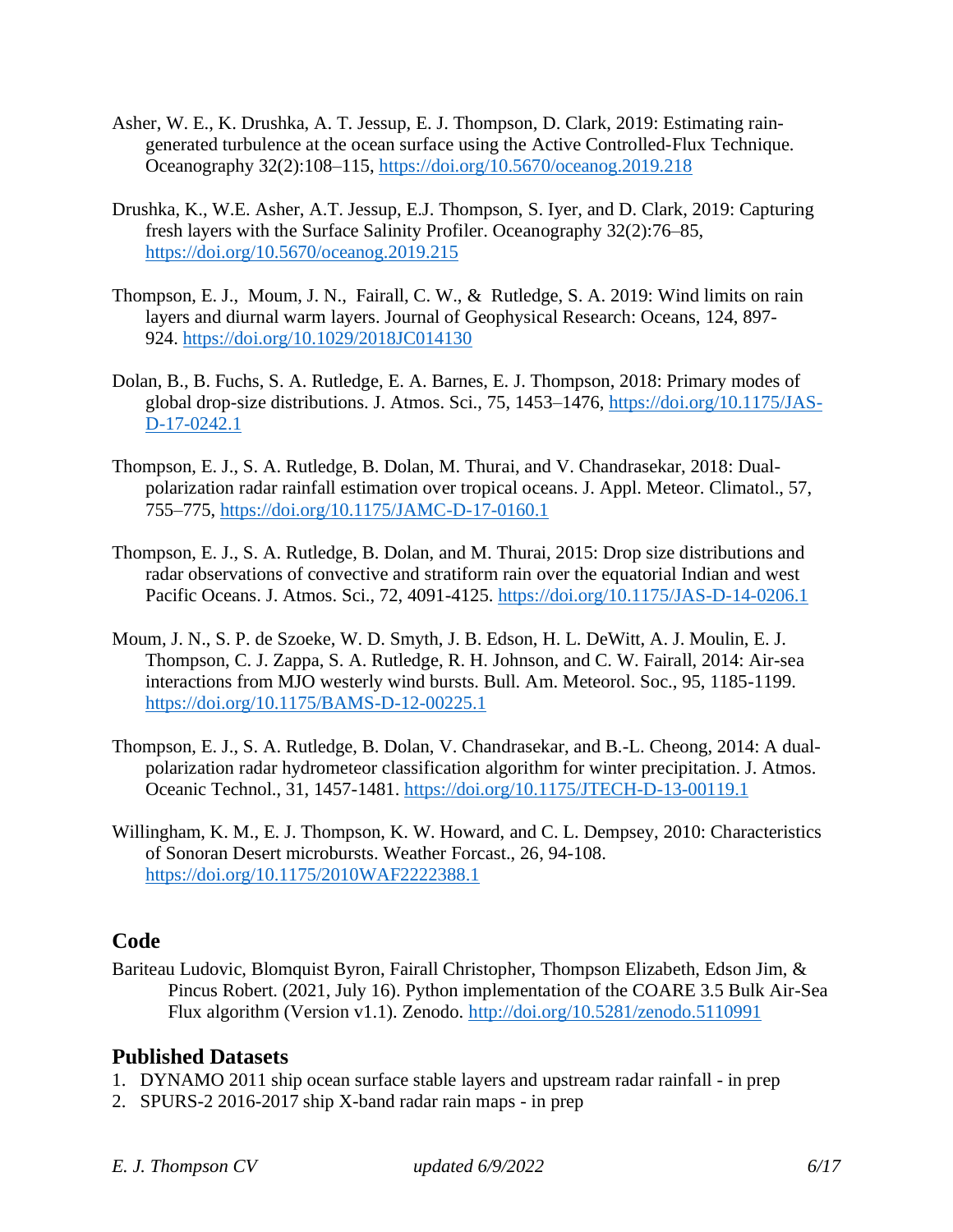- 3. SPURS-2 2016-2017 ship disdrometer drop size distributions and rain in prep
- 4. SPURS-2 2016-2017 ship underway salinity and temperature ship data link broken, TBD
- 5. SPURS-2 2016-2017 Surface Salinity Profiler data link broken, TBD
- 6. SPURS-2 2016-2017 combined platform surface wind and rain datasets in prep
- 7. PISTON 2018 ship disdrometer drop size distributions and rain in prep
- 8. PISTON 2018-2019 ship W-band cloud and precipitation radar in prep
- 9. PISTON 2018-2019 ship ceilometer cloud height statistics and backscatter in prep
- 10. PISTON 2018-2019 ship navigation, meteorology, seawater, air-sea flux in prep
- 11. PISTON 2018-2019 ship skin sea surface temperature in prep
- 12. \*\* led effort to publish all 27 ATOMIC 2020 experiment datasets for the entire campaign https://www.ncei.noaa.gov/archive/accession/ATOMIC-2020
- 13. ATOMIC 2020 ship W-band cloud and precipitation radar https://doi.org/10.25921/44cykr53
- 14. ATOMIC 2020 ship ceilometer cloud height statistics and backscatter https://doi.org/10.25921/jbz6-e918
- 15. ATOMIC 2020 ship navigation, meteorology, seawater, air-sea flux https://doi.org/10.25921/etxb-ht19
- 16. ATOMIC 2020 ship skin sea surface temperature https://doi.org/10.25921/nwx9-rd07
- 17. ATOMIC 2020 SWIFT drifters https://doi.org/10.25921/s5d7-tc07
- 18. ATOMIC 2020 Wavegliders https://doi.org/10.25921/dvys-1f29
- 19. Global PAL rain and wind in prep

## **Research Grants**

#### *Awarded:*

- PI: NOAA COM/GOMO/CVP, FY 21-24 "An Air-Sea Flux, SST, Wave Database from the ATOMIC field program"
- PI: NOAA CPO CVP, FY18-22<sup>\*</sup>co-mentor PhD student "Spatial structure of air-sea interaction in the tropical Atlantic Ocean"
- PI: NASA Precipitation Measurement Mission, FY18-22\*mentor early career scientist "Comparison of oceanic acoustic rain measurements with downscaled IMERG rainfall for the study of air-sea interaction"
- PI: NASA Ocean Salinity Science Team, FY17-22 \*mentor early career scientist "Bridging satellite and in-situ scales of near-surface salinity stratification"
- Co-I: ONR NOPP, FY21-24 "Air-Deployed Wave Buoys for Hurricane Forecast Improvements": led by J. Thomson APL-UW \*providing unfunded effort
- Co-I: NASA Physical Oceanography, FY18-21 \*mentor postdoc "SPURS-2 Synthesis: Multi-scale Integration of Freshwater into the Upper Eastern Pacific Ocean" led by A. Shcherbina, APL-UW
- Collaborator: NSF Physical Oceanography, FY19-21 \*co-mentor MS student "Formation of rain layers in the Warm Pool and their feedbacks to atmospheric convection in an idealized modeling framework" led by C. DeMott, CSU
- Collaborator: NSF Oceanography Technology, FY19-21 "Simultaneous Remote Measurement of Skin and Sub-skin Temperature for USVs and Ships Buoys" by A. Jessup, APL-UW
- Collaborator: NOAA WPO Precipitation Precip Grand Challenge, FY20-21.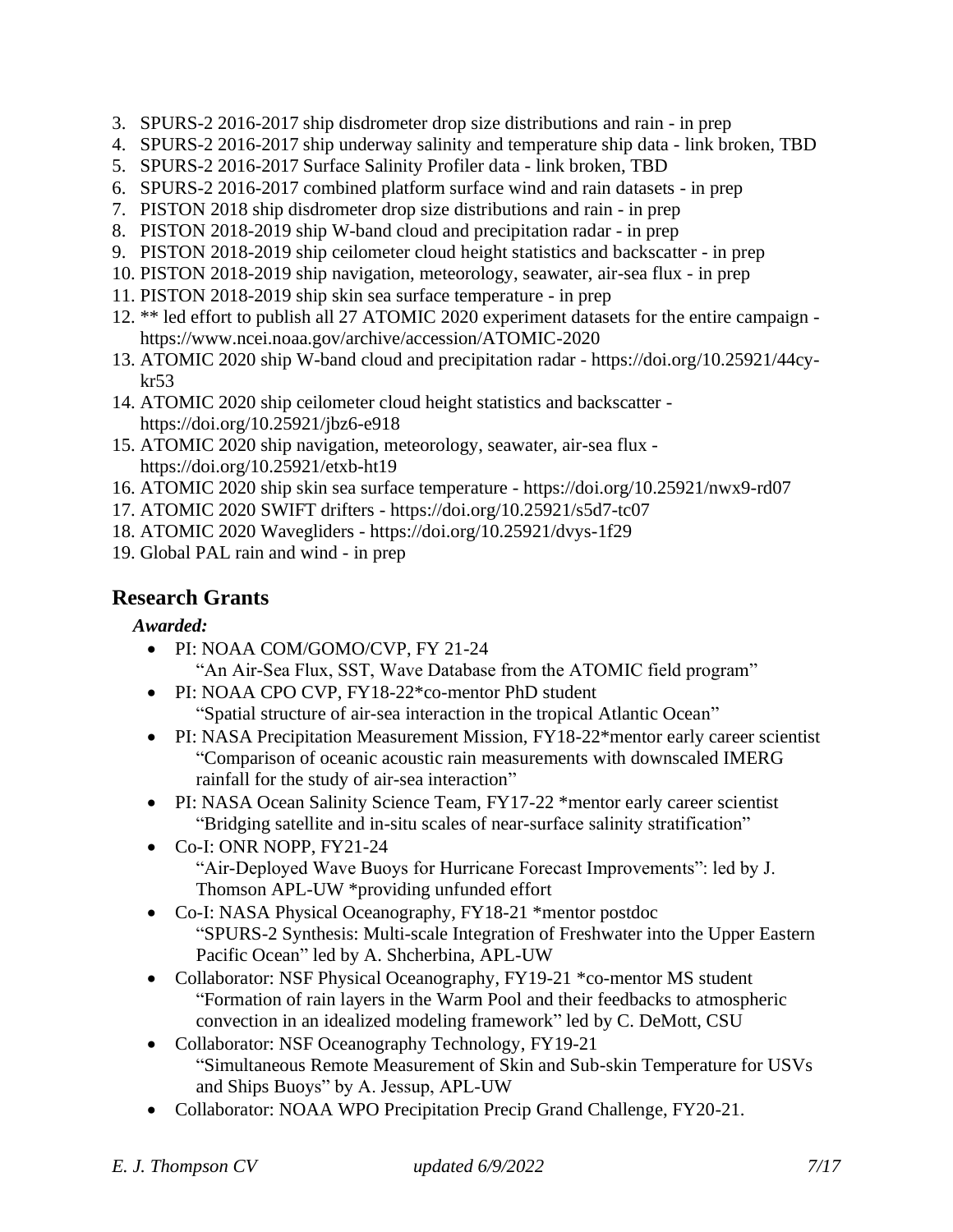**"**Boundary-layer and Microphysical Properties of Convective Precipitation in VORTEX-SE" by R. Cifelli NOAA PSL

#### *Past Projects:*

- Co-PI: NOAA WPO Precipitation Prediction Grand Challenge, FY20-21. **"**Identifying physical processes responsible for tropical UFS errors and their relation to UFS week 2-4 precipitation predictability in the western US" with J. Dias NOAA PSL
- PI: University of Washington Royalty Research Fund, FY19-20 "The skin and subskin temperature of seas surrounding the Maritime Continent"
- Co-I: NASA Salinity Science Team, FY17-21 "The Generation and Evolution of Near-Surface Salinity Stratification" led by J. Schanze, ESR \* *providing unfunded effort*

## **White Papers**

- 2022 CLIVAR Variations White Paper / Newsletter Articles: Satellite Observations and Needs for Air Sea Interaction; Tropical Pacific in-situ Observing System
- 2021 [Ocean Best Practices Workshop Report on ocean surface radiation measurements:](https://airseaobs.org/wp-content/uploads/2021/07/OBPS-Wkshp-IV-Surface-radiation-WG-report_standalone-version_2021-07-27.pdf)
- 2021 [NOAA-DOE Workshop Report on Interdisciplinary Processes session from 2020](/Users/eliz/Documents/Master/CV/Balmaseda%20M,%20A%20Barros,%20S%20Hagos,%20B%20Kirtman,%20H-Y%20Ma,%20Y%20Ming,%20A%20Pendergrass,%20V%20Tallapragada,%20E%20Thompson.%202020.%20)  [Workshop on Precipitation Predictability and Processes](/Users/eliz/Documents/Master/CV/Balmaseda%20M,%20A%20Barros,%20S%20Hagos,%20B%20Kirtman,%20H-Y%20Ma,%20Y%20Ming,%20A%20Pendergrass,%20V%20Tallapragada,%20E%20Thompson.%202020.%20) Balmaseda M, A Barros, S Hagos, B Kirtman, H-Y Ma, Y Ming, A Pendergrass, V Tallapragada, E Thompson. 2020. "NOAA-DOE Precipitation Processes and Predictability Workshop." U.S. Department of Energy and U.S. Department of Commerce NOAA; DOE/SC-0203; NOAA Technical Report OAR CPO-9.
- 2020 [NOAA Precipitation Prediction Grand Challenge:](https://cpo.noaa.gov/Portals/0/Docs/ESSM/Events/2020/NOAA_DOE_PrecipWorkshopReport_July2021.pdf?ver=2021-07-14-160100-057) Chapter 5 Observations
- 2019 ATOMIC Field Experiment Implementation Plan: Science Themes chapter
- 2019 [US CLIVAR Workshop Report \(later a published manuscript](https://indd.adobe.com/view/a255ef0e-44a0-4eff-8c45-ce876f40d91d) *Hagos et al. 2020*) on [Atmospheric Convection and Air-Sea Interaction over Tropical Oceans](https://indd.adobe.com/view/a255ef0e-44a0-4eff-8c45-ce876f40d91d)

## **Awards and Honors**

| US CLIVAR Early Career Scientist Leadership Award: Processes, Observations, |
|-----------------------------------------------------------------------------|
| Synthesis (US Climate Variability and Predictability Program)               |
| <b>APL-UW SEED Postdoctoral Research Fellowship</b>                         |
| NSF Graduate Research Fellowship                                            |
| <b>AMS</b> Graduate Research Fellowship                                     |
| NSF Graduate Research Fellowship Program Honorable Mention                  |
| Valparaiso Univ. Eugene M. Rasmussen Meteorology Scholarship and Service    |
| Award                                                                       |
| NOAA Ernest F. Hollings Undergraduate Scholarship Program                   |
| AMS John R. Hope Endowed Scholarship in Atmospheric Sciences                |
| NWA Arthur C. Pike Scholarship in Meteorology                               |
| Valparaiso Univ. Swim Team Captain                                          |
|                                                                             |

## **Invited Seminars**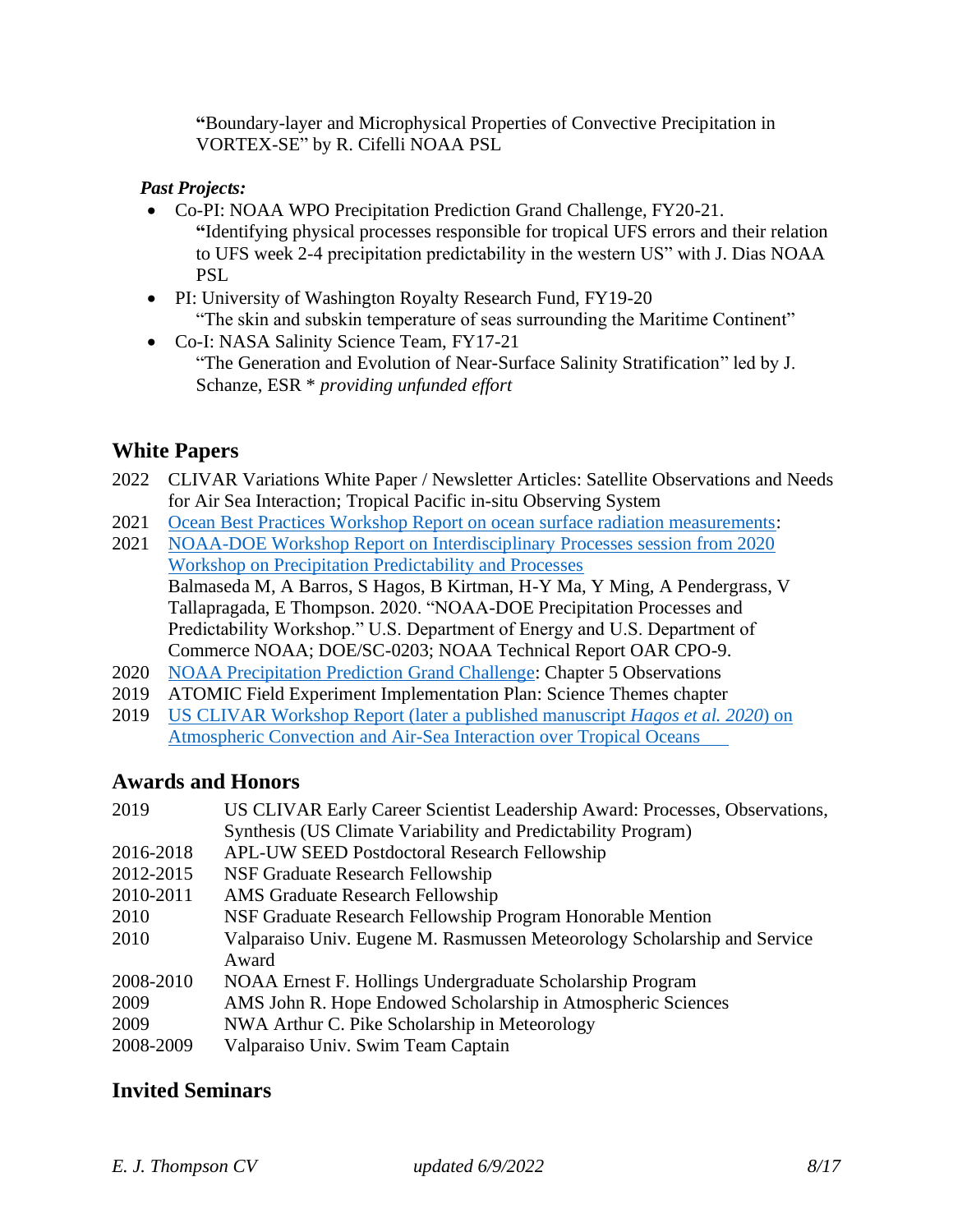- 2022 NASA Global Modeling and Assimilation Office (GMAO) invited seminar: "Observations of precipitation, boundary layer clouds, and coupled air-sea transition zones over tropical oceans: science questions, satellite evaluation, and model improvement opportunities", oral virtual
- 2020 NOAA-DOE Precipitation Processes and Predictability Workshop, Keynote Speaker of Interdisciplinary Processes session: ["Atmosphere-Ocean Interactions Related to](https://cpo.noaa.gov/Portals/0/Docs/ESSM/Events/2020/NOAA-DOE-PPPW-presentations/T07_Thompson_OceanAtmosphereInteractionsRelatedToPrecip.pdf?ver=2021-01-11-115453-850)  [Precipitation Predictability"](https://cpo.noaa.gov/Portals/0/Docs/ESSM/Events/2020/NOAA-DOE-PPPW-presentations/T07_Thompson_OceanAtmosphereInteractionsRelatedToPrecip.pdf?ver=2021-01-11-115453-850)
- 2020 AGU Fall Meeting session on Tropical Pacific Observing System (TPOS) In Situ and Remote Sensing Technology: "Observing rain layers, diurnal warm layers, and their impacts in tropical oceans"
- 2018 NASA Coupled Ocean Surface Variables Workshop: "Outstanding questions regarding air-sea interaction and near-surface processes: How can satellites be used to find answers?"
- 2014 University of Oklahoma School of Meteorology: "Development of a Polarimetric Radar Based Hydrometeor Classification Algorithm for Winter"

## **Science Teams and Committee Service**

Co-author / Member, US CLIVAR Air-Sea Transition Zone Study Group, 2022-2023 Scientific Steering Committee, US CLIVAR workshop on The Role of the Gulf Stream in Climate Variability and Predictability, 2021-2022

co-Chair Ocean Best Practices Workshop Session for Surface Solar Radiation. 2020-present

co-Chair 3-day Data Analysis Hackathon from the NOAA ATOMIC field campaign, including converting, organizing, and posting all field campaign datasets into common data format on shared website, planning and leading 3-day virtual event during pandemic, co-leading communication and planning announcements. 2020

Scientific Steering Committee, US CLIVAR workshop on Atmospheric Convection and Air-Sea Interaction over Tropical Oceans, including co-leading the workshop agenda, breakout discussions, and published summary report; encouraged participation and representation from oceanography. 2018-2020

Member, NASA Ocean Salinity Science Team. 2018-present

Member, NASA Precipitation Measurement Mission Team. 2018-present

Convener, AGU Fall Meeting Session 2020, 2021

## **Public Science Article Contributions**

CBS This Morning Saturday: [Study aims to examine links between climate change and clouds](https://www.cbsnews.com/video/study-aims-to-examine-links-between-climate-change-and-clouds/)

NOAA Research: [New research helps crack the mystery of clouds to improve climate prediction](https://research.noaa.gov/article/ArtMID/587/ArticleID/2788/New-research-helps-crack-the-mystery-of-clouds-to-improve-climate-prediction) *(plus coverage on data papers and data archive)*

NOAA Research: [Barbadian students tour NOAA Ship Ronald H. Brown](https://research.noaa.gov/article/ArtMID/587/ArticleID/2588/Barbadian-students-tour-NOAA-Ship-Ronald-H-Brown)

- NOAA Research: [Wave gliders, ocean drifters and drones to help international researchers solve](https://research.noaa.gov/article/ArtMID/587/ArticleID/2582/Wavegliders-ocean-drifters-and-drones-to-help-international-researchers-solve-key-climate-question)  [key climate question](https://research.noaa.gov/article/ArtMID/587/ArticleID/2582/Wavegliders-ocean-drifters-and-drones-to-help-international-researchers-solve-key-climate-question)
- NOAA Research: [NOAA launches major field campaign to improve weather and climate](https://research.noaa.gov/article/ArtMID/587/ArticleID/2577)  [prediction](https://research.noaa.gov/article/ArtMID/587/ArticleID/2577)

NOAA Research: [From the ocean to the clouds: Life on the NOAA ATOMIC mission](https://research.noaa.gov/article/ArtMID/587/ArticleID/2605/From-the-ocean-to-the-clouds-What-life-is-like-on-a-major-NOAA-research-mission) NOAA PSL: [The ATOMIC Field Project](https://psl.noaa.gov/atomic/)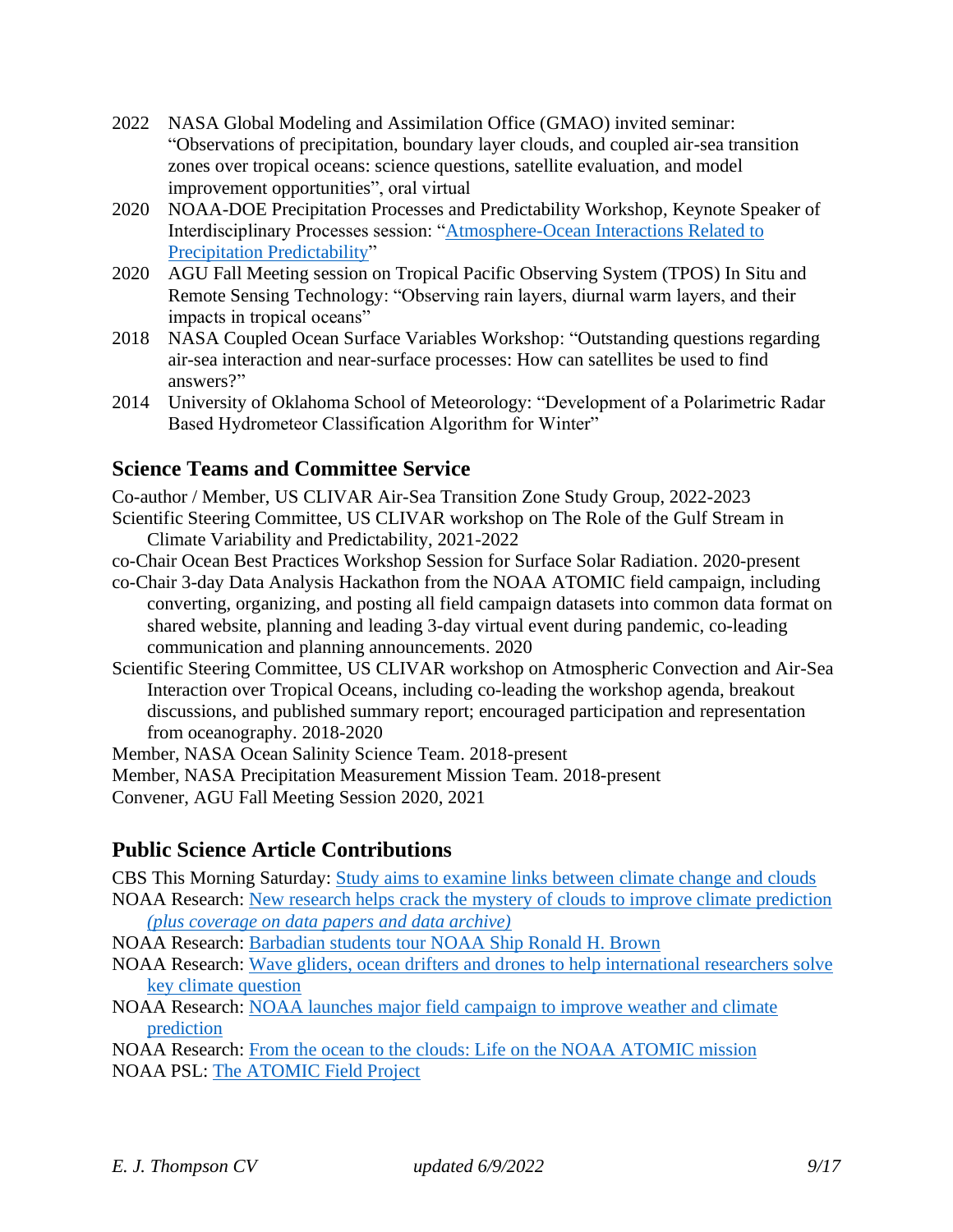NASA Notes from the Field: [The Salinity Processes in the Upper Ocean Regional Study](https://earthobservatory.nasa.gov/blogs/fromthefield/category/spurs/)  [\(SPURS2\)](https://earthobservatory.nasa.gov/blogs/fromthefield/category/spurs/)

## **Science Mentoring and Outreach**

- Mentor: two undergraduate interns through NOAA Lapenta Undergraduate Research Internship. 2021. Projects included: Air-Sea Boundary Layer Interactions During PISTON and also [Cloud Fraction Estimates from Saildrone Sky Cameras during ATOMIC](https://github.com/ampate/cloudFractionProject)
- Volunteer Presenter: NOAA ATOMIC field campaign Outreach Day in Barbados aboard NOAA ship Ronald H. Brown. Gave guided tour of ship oceanographic and atmospheric instrumentation and mission goals to Barbados high school students, Barbados/US Embassy, NOAA Assistant Secretary and Program Managers, EUREC4A scientists, Barbados Coast Guard, and scientists from Caribbean Institute of Meteorology and Hydrology. 2020
- Volunteer Presenter: NOAA PSL "Funtastic" virtual presentation during pandemic to children on ["Ocean Robots"](https://www.psl.noaa.gov/outreach/funtastic-science-talks/). 2020
- Volunteer Presenter: CU CIRES at Home presentation to children during pandemic on ["Ocean-](https://cires.colorado.edu/outreach/scienceathome/thompson)[Atmosphere Interactions: Amphibious Science"](https://cires.colorado.edu/outreach/scienceathome/thompson). Shared on multiple media platforms. 2020
- Volunteer Presenter: NOAA/ONR PISTON field campaign Outreach Day in Taiwan aboard R/V Sally Ride. Gave guided tour of ship oceanographic and atmospheric instrumentation and science mission goals to National Taiwan University students, faculty, and researchers, as well as Taiwan/US Embassy. 2019.
- Mentor and Project Manager: co-mentoring 1 PhD student and 1 postdoc, co-supervising 3 early career scientists. 2019-present
- Steering Committee: NOAA ESRL Workplace Advisory Committee, understanding workplace interpersonal issues and promoting workplace respect, unity, and efficiency. 2019-present
- Steering Committee: APL-UW Early Career Principal Investigators, raising awareness about challenges, building community, and advocating for opportunities for early-career oceanographers, meteorologists, and engineers. 2018-present
- Steering Committee and still current member: [SeaTalk](http://psc.apl.washington.edu/HLD/SEATALK/Seatalk.html) at APL-UW aimed at building community between fieldgoers in APL and Oceanography" by addressing and preventing sexual harassment, improving communication techniques and effectively planning for field work at sea. 2017-2019
- Volunteer Presenter at Seattle's Polar Science Weekend: "Waves in the Arctic". 2017

Volunteer Presenter at Bush School 5th grade: "Life as a Scientist". 2016

- Volunteer Presenter for [PROGRESS: Promoting Geoscience Research, Education and Success,](https://geosciencewomen.org/about-this-program/) PI: Emily Fischer, CSU. Workshops open up valuable professional development opportunities to undergraduate women in the geosciences. 2015
- Mentor of student between middle and high school in meteorology and preparation for college education. 2012-2016
- Tutor: two 7th grader girls for meteorology Olympiad contest, weekly meetings. 2010
- Project co-lead for Engineers Without Border: developing water resources project between
	- Valparaiso University students and community in Tanzania, Africa. 2008-2009

## **Workshop Participation**

- 2021 ESWN Women in Sciences Leadership Workshop
- 2021 NOAA Diversity, Inclusion & Equity: A Culture of Engagement Workshop
- 2021 US CLIVAR Tropical Pacific Ocean Observing Needs for Modeling Workshop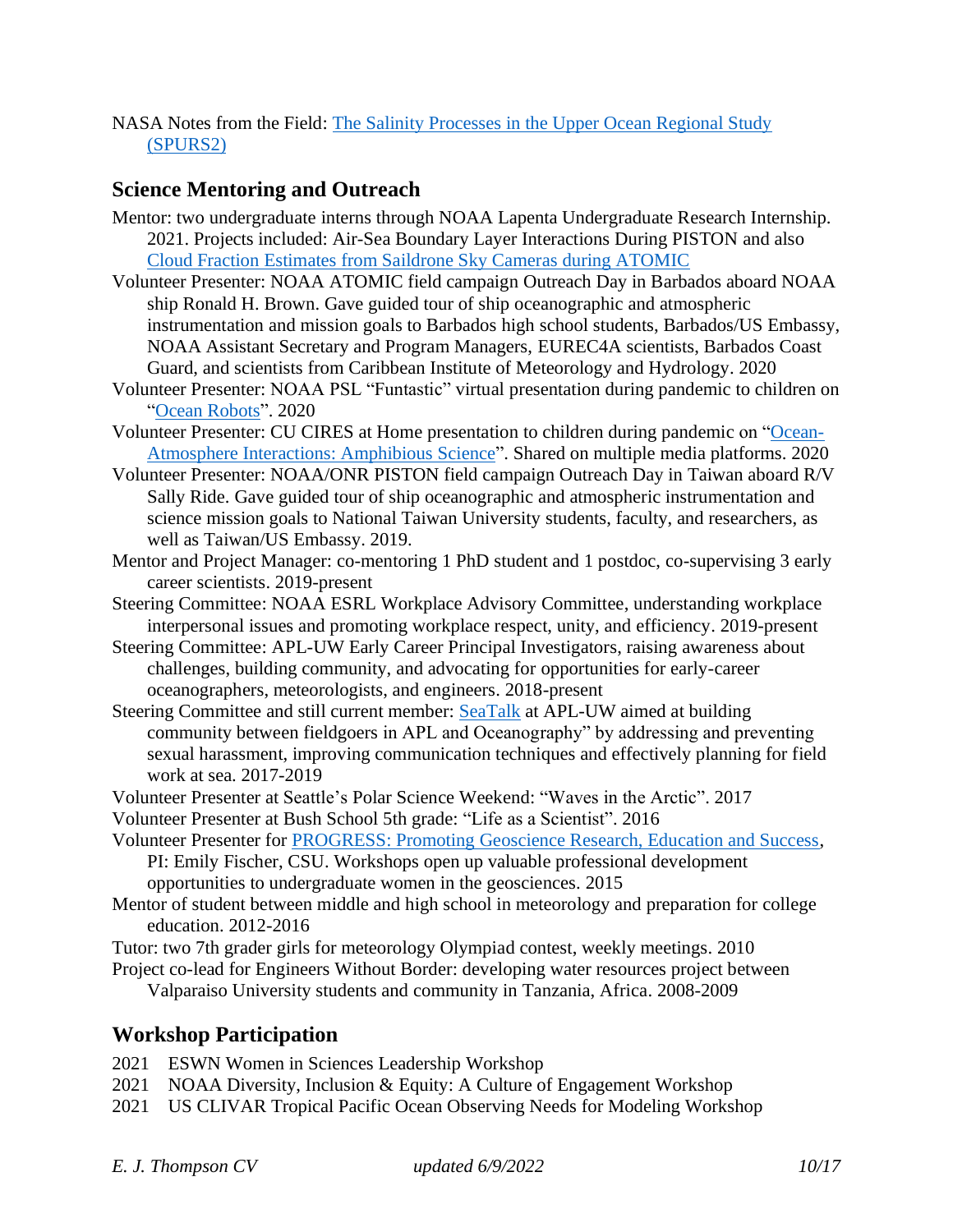- 2021 NOAA GOMO Integrating Ocean Observations to Improve NOAA's Hurricane Intensity Forecasts \*session moderator
- 2021 [Unlearning Racism in the Geosciences](https://urgeoscience.org/) 8-part curriculum
- 2020 [NOAA-DOE Precipitation Processes and Predictability Workshop](https://cpo.noaa.gov/News/News-Article/ArtMID/6226/ArticleID/2030/NOAA-DOE-Precipitation-Processes-and-Predictability-Workshop) \*keynote speaker
- 2020 ATOMIC Data Analysis Hackathon \*co-Lead
- 2020 NOAA Diversity and Inclusion workshop on Implicit Bias
- 2020 NASA Planetary Boundary Layer Workshop
- 2019 US CLIVAR Atmospheric Convection and Air-Sea Interaction over Tropical Oceans Workshop (NCAR) \*Scientific Steering Committee Member
- 2019 NOAA Engineering Forum (NOAA PMEL): learning to work more successfully with engineers, advocate for their success, retention, and innovation
- 2018 NASA Coupled Ocean Surface Variables Workshop (APL-UW)
- 2017 NASA Global Ocean Salinity and Water Cycle Workshop (WHOI)
- 2017 NASA/GPM OLYMPEX Science Workshop (UW)
- 2017 Cross-cultural Communication Workshop (UW)
- 2016 NASA Coupled Ocean Surface Variables Workshop (APL-UW)
- 2014 NASA Jet Propulsion Laboratory (JPL) Summer School: Using Satellite Observations to Advance Climate Models
- 2011 American Meteorological Society Summer Policy Colloquium (Washington D.C.)

## **Reviews**

- 1-2 proposal panel reviews per year
- Approximately 10 journal article reviews total per year for: *Journal of the Atmospheric Sciences, Journal of Oceanic and Atmospheric Technology, Journal of Applied Meteorology and Climatology, Monthly Weather Review, Journal of Climate, Journal of Physical Oceanography, Weather and Forecasting, Journal of Geophysical Research: Atmospheres, EGU Atmospheric Measurement Technique, Institute of Electrical and Electronics Engineers Sensors Journal, Artificial Intelligence for the Earth Systems*

## **Technological and Instrumentation Expertise**

Led the collection, quality-controlling, processing, and analysis of measurements from sea/land:

- W-, X-, C-, and S-band single and dual polarization Doppler radars and ceilometer lidars (precipitation, clouds, wind, atmospheric boundary layer)
- X-band marine navigation radar (precipitation)
- 2D-video and optical disdrometers: ground and ship-based (raindrop size distributions)
- air-sea turbulent fluxes over ocean (bulk, eddy covariance, inertial dissipation)
- surface meteorology over ocean (wind, humidity, pressure, temperature)
- surface radiation over ocean (solar, infrared)
- sea surface temperature (infrared radiometer, sea snake, throughflow ports)
- radiosondes (meteorological data and ozone concentration as functions of height)
- ocean CTDs: underway, profiling, through-flow on hull, towed from ship (ocean temperature, salinity, velocity)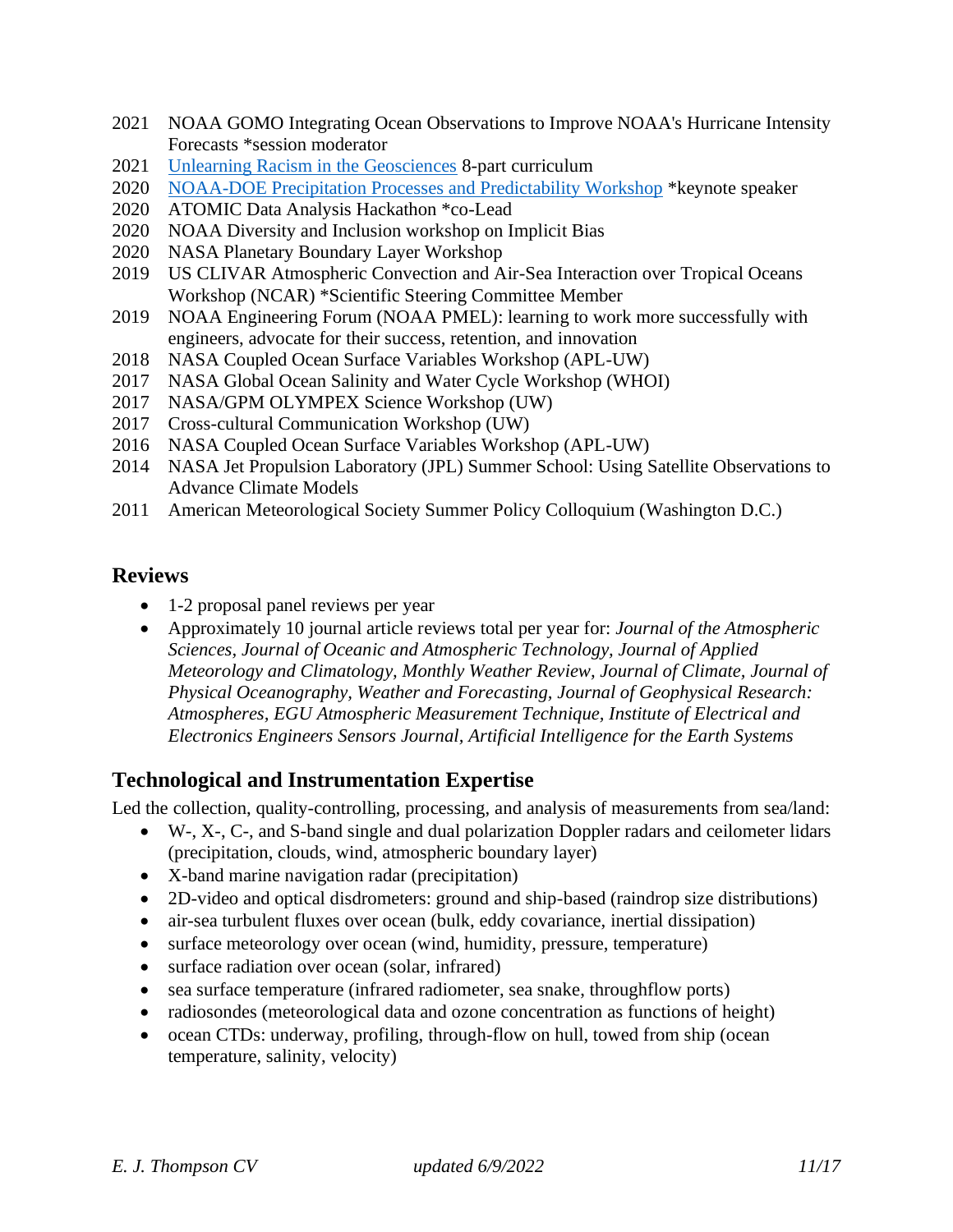#### **Presentations**

- Thompson, E. J., K. Drushka, H. Chen, Z. Li, J. Bytheway, 2022: Bridging satellite and in-situ scales of rain-induced near-surface salinity stratification. Ocean Salinity Conference, oral.
- Chi, N., H. Chen, E. J. Thompson, A. Shcherbina, F. Bingham, L. Rainville, 2022: Ocean Salinity Conference, poster.
- Davis, J., J. Thomson, I. Houghton, C. Fairall, E. J. Thompson, G. de Boer, 2022: Wave slopes observed during hurricanes using arrays of drifting buoys. Waves in Sea Environments Conference, poster.
- Chen, X, J. Dias, R. Pincus, C. DeMott, B. Wolding, G. Wick, E. J. Thompson, C. Fairall, 2022: Understanding the Role of Sea Surface Temperature Warm Anomalies in Mesoscale Organization of Shallow Cumulus in the Northwestern Atlantic Trade Wind Boundary Layer. Ocean Sciences Meeting, poster.
- Iyer, S., J. Thomson, K. Drushka, E. J. Thompson, 2022: Small-scale spatial variations of air-sea heat and moisture fluxes in the tropical trade winds. Ocean Sciences Meeting, oral.
- Speich, S., and many coauthors including E. J. Thompson, 2022: Preliminary results from the EUREC4A Ocean-Atmosphere/ATOMIC project: An overview. Ocean Sciences Meeting, oral.
- Karstensen, J., and many coauthors including E. J. Thompson, 2021: The EUREC4A Ocean/Atmosphere campaign: status. AGU Fall Meeting, oral.
- Zhang, D., and many coauthors including E. J. Thompson, 2021: Air-sea heat and momentum fluxes measured by uncrewed surface vehicles during EUREC4A/ATOMIC. AGU Fall Meeting, oral.
- Pate, A., E. J. Thompson, D. Zhang, 2021: Cloud fraction estimates from saildrone sky cameras during ATOMIC. AGU Fall Meeting, poster.
- Iyer, S., J. Thomson, K. Drushka, E. J. Thompson, 2021: The influence of wave-current interactions on wave slope and momentum flux in an area of moderate ocean current variability. AGU Fall Meeting, oral.
- Penunuri, A., E. J. Thompson, C. Zhang, 2021: Air-sea boundary layer interactions during PISTON. AGU Fall Meeting, poster.
- Reid, J., and many coauthors including E. J. Thompson, 2021: Aerosol Vertical Transport, Exchange, and Transformation in the Maritime Southeast Asia: Observations and Implications from CAMP2EX and PISTON. AGU Fall Meeting, oral.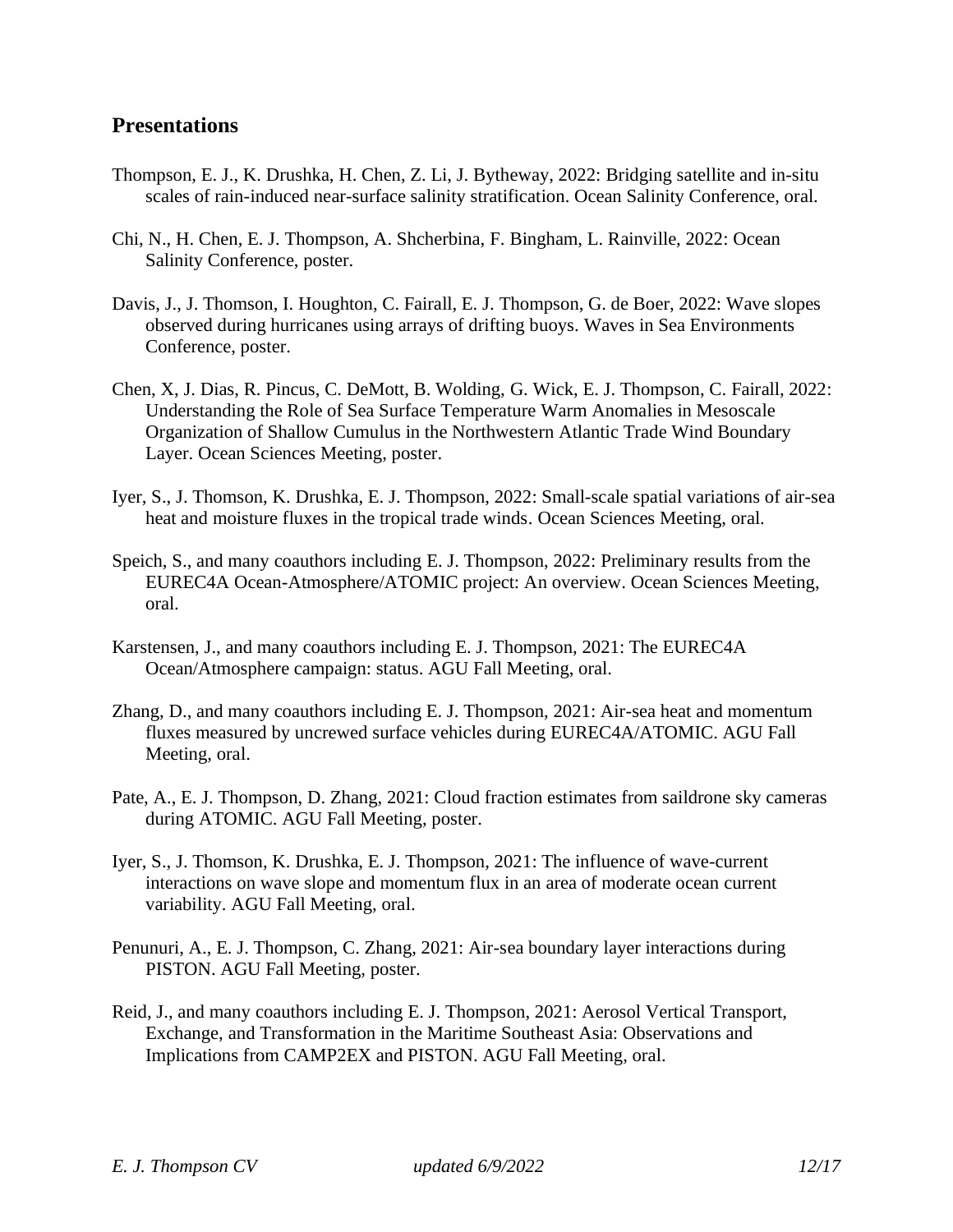- Thompson, E.J., J. N. Moum, C. W. Fairall, S. A. Rutledge, 2021: Air-sea flux responses to warm or fresh ocean surface stable layers: measured processes and modeling considerations. US CLIVAR Workshop - Tropical Pacific Observing Needs to Advance Process Understanding and Representation in Models, virtual, poster.
- Thompson, E.J., J. N. Moum, C. W. Fairall, S. A. Rutledge, Wind limits on Ocean Rain Layers and Diurnal Warm Layers. AMS 34<sup>th</sup> Conference on Hurricanes and Tropical Meteorology, virtual, poster.
- Chen, H., E. J. Thompson, 2021: Reducing uncertainty in satellite precipitation estimates using machine learning. AMS Annual Meeting, virtual, poster

Thomson, J., S. Iyer, K. Drushka, E. J. Thompson, 2020: Mesoscale air-sea interactions observed by autonomous platforms during ATOMIC. AGU Fall Meeting, virtual, poster.

Thompson, E.J., and many coauthors, 2020: [Observing](https://agu2020fallmeeting-agu.ipostersessions.com/?s=F5-09-89-8A-5F-8B-E3-12-94-DD-C5-F4-72-CE-BB-C6) rain layers, diurnal warm layers, and their [impacts](https://agu2020fallmeeting-agu.ipostersessions.com/?s=F5-09-89-8A-5F-8B-E3-12-94-DD-C5-F4-72-CE-BB-C6) in tropical oceans. AGU Fall Meeting, virtual, poster \*invited

Fairall, C.W., E. J. Thompson, B. Blomquist, L. Bariteau, S. Pezoa, 2020: [Surface](https://agu.confex.com/agu/fm20/meetingapp.cgi/Home/Paper/703077) Energy Budgets in [MISOBOB](https://agu.confex.com/agu/fm20/meetingapp.cgi/Home/Paper/703077) and PISTON. AGU Fall Meeting, virtual, oral.

Maring, H. B., J. S. Ried, and many coauthors including E. J. Thompson, 2020: The Rock [Matrix](https://agu.confex.com/agu/fm20/meetingapp.cgi/Home/Paper/702373) Around CAMP<sup>2</sup>Ex's [Gemstones:](https://agu.confex.com/agu/fm20/meetingapp.cgi/Home/Paper/702373) The Value of the Apparently Mundane in Shaping Earth System [Observation.](https://agu.confex.com/agu/fm20/meetingapp.cgi/Home/Paper/702373) AGU Fall Meeting, virtual, oral.

Thomson, J.M., S. Iyer, K. Drushka, E.J. Thompson, 2020: Mesoscale Air-Sea [Interactions](https://agu2020fallmeeting-agu.ipostersessions.com/?s=D0-A6-D7-9F-88-D1-77-99-CB-EB-99-34-97-8F-92-BD) Observed by [Autonomous](https://agu2020fallmeeting-agu.ipostersessions.com/?s=D0-A6-D7-9F-88-D1-77-99-CB-EB-99-34-97-8F-92-BD) Platforms During ATOMIC. AGU Fall Meeting, virtual, poster.

Chen, H., R. Cifelli, P. Xie, E.J. Thompson, 2020: Improving [GOES-R/ABI](https://agu2020fallmeeting-agu.ipostersessions.com/?s=7F-70-5B-A9-3A-49-42-82-03-65-5D-47-E4-12-9F-93) rainfall estimates with [ground-based](https://agu2020fallmeeting-agu.ipostersessions.com/?s=7F-70-5B-A9-3A-49-42-82-03-65-5D-47-E4-12-9F-93) radar observations using machine learning. AGU Fall Meeting, virtual, poster.

Thompson, E.J. 2020: [Air Sea Interactions Related to Precipitation Predictability and Bias.](https://cpo.noaa.gov/Portals/0/Docs/ESSM/Events/2020/NOAA-DOE-PPPW-presentations/T07_Thompson_OceanAtmosphereInteractionsRelatedToPrecip.pdf) NOAA-DOE Workshop on Precipitation Predictability and Processes, virtual, oral \*invited

- Thompson, E. J., and coauthors, 2020: [Spatial Variability of Air-Sea Interaction and Coupled](https://psl.noaa.gov/seminars/Abstracts/2020/451.html)  [Boundary Layers Observed During ATOMIC.](https://psl.noaa.gov/seminars/Abstracts/2020/451.html) NOAA PSL Flash Seminar, oral.
- Thompson, E.J., J. N. Moum, C. W. Fairall, S. A. Rutledge, 2020: Wind Limits on Rain Layers and Diurnal Warm Layers. Ocean Sciences Meeting, San Diego, CA, poster.
- Thompson, E.J., J. N. Moum, C. W. Fairall, S. A. Rutledge, 2020: Wind Limits on Rain Layers and Diurnal Warm Layers. Ocean Sciences Meeting, San Diego, CA, poster.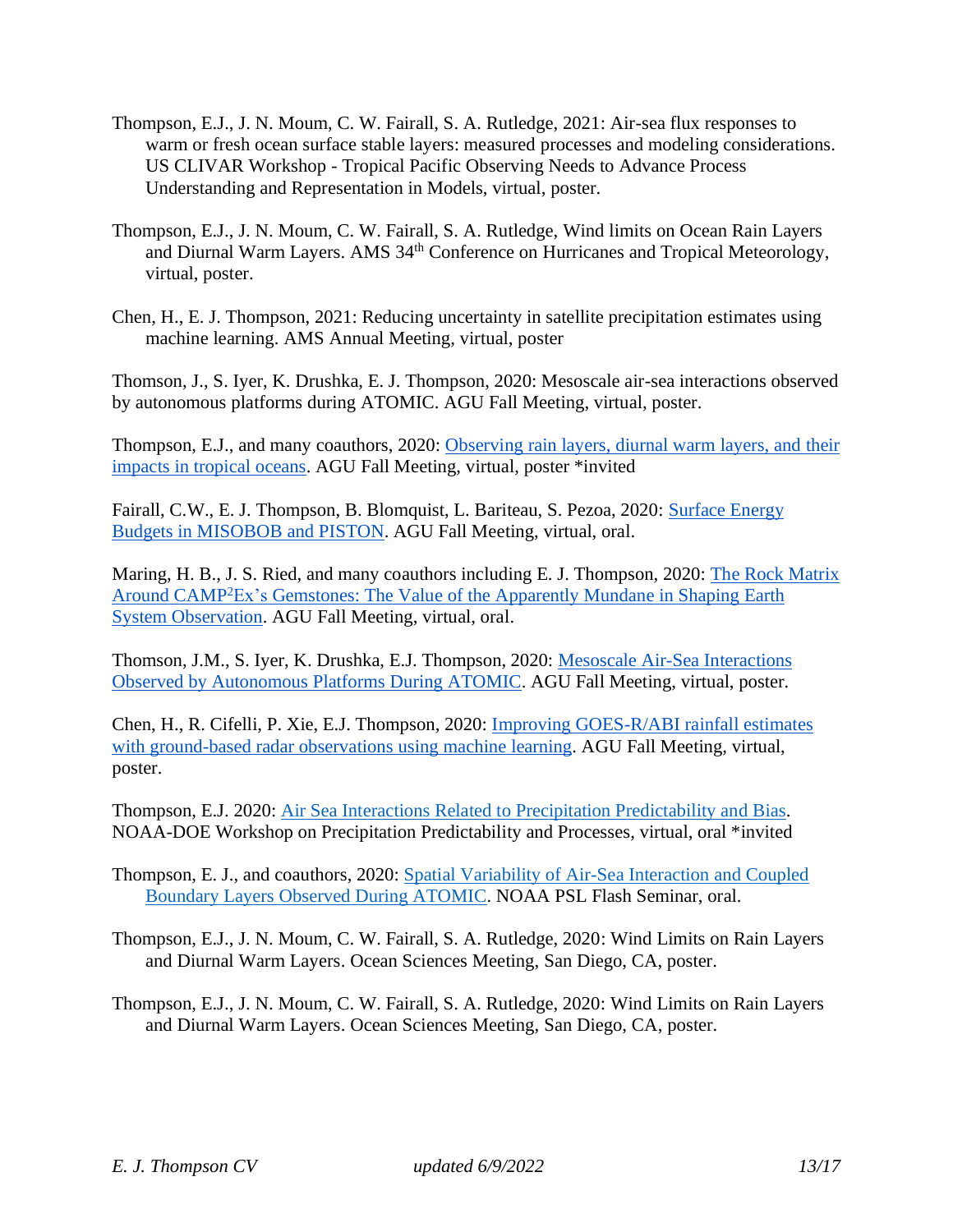- Schanze, J. J., S. R Springer, E. J. Thompson, G. S. E. Lagerloef, and R. W. Schmitt, 2020: Salinity Physics in the ITCZ - Modelling of Freshwater Lenses Constrained by In Situ Observations. Ocean Sciences Meeting, San Diego, CA, oral.
- Thompson, E. J., and coauthors, 2020: [Ship observations and autonomous ocean/air-sea](https://psl.noaa.gov/atomic/pdf/presentations/ATOMIC_ship_UAV_ET.pdf)  [observations during ATOMIC.](https://psl.noaa.gov/atomic/pdf/presentations/ATOMIC_ship_UAV_ET.pdf) NOAA PSL Flash Seminar, oral
- Jackson, R. C., S. M. Collis, Y. Feng, V. Louf, A. Protat, E. J. Thompson, B. Dolan, S. W. Powell, S. E. Giangrande, R. J. Warren, 2019: The influence of large scale forcing on the diurnal cycle of rainfall over Darwin: observations and modeling. AGU Fall Meeting, San Francisco, CA, poster.
- Thompson, E.J., J. N. Moum, C. W. Fairall, S. A. Rutledge, 2019: Wind Limits on Rain Layers and Diurnal Warm Layers. CLIVAR Workshop: Atmospheric Convection and Air-Sea Interactions over Tropical Oceans, Boulder, CO, poster
- Thompson, E. J., J. Thomson, 2018: Air-Sea Interaction during EUREC4A: Spatially distributed observations. Planning Workshop for the Atlantic Trade wind Ocean-Atmosphere Mesoscale Interaction Campaign (ATOMIC), Boulder, CO, oral
- Thompson, E. J., and M. Bourassa, 2018: Outstanding questions regarding air-sea interaction and near-surface processes, and how satellites can be used to find answers. NASA Coupled Surface Variables Workshop, Seattle, WA, oral (invited)
- Thompson, E. J., 2018: Salinity Stratification by Rain during SPURS-2. Synthesis Meeting for the Salinity Processes Upper Ocean Regional Study 2 Experiment, La Jolla, CA, oral.
- Thompson, E. J., K. Drushka, W. E. Asher, A. T. Jessup, J. J. Schanze and D. Clark, 2018: How is salinity stratification affected by surrounding precipitation variability? AGU Ocean Sciences, Portland, OR, oral
- K. Drushka, W. E. Asher, E. J. Thompson, S. Iyer, A. T. Jessup, and D. Clark, 2018: A mechanistic synthesis of turbulence measurements made during SPURS-2. AGU Ocean Sciences, Portland, OR, oral
- W. E. Asher, Kyla Drushka, E. J. Thompson, S. Iyer, A. T. Jessup, and D. Clark, 2018: Raingenerated ocean surface turbulence and salinity stratification. AGU Ocean Sciences, Portland, OR, poster
- Schanze, J. J., S. R Springer, G. S E. Lagerloef, and E. J. Thompson, 2018: The Physics of Very-Near Surface Salinity Stratification and its Effects on Satellite Salinity. AGU Ocean Sciences, Portland, OR, oral
- Thompson, E. J., J. Thomson, 2017: Air-Sea Interaction during EUREC4A: SWIFT Buoys, Wave Glider, and Underway Ship Measurements, Meeting for the Elucidating the Role of Cloud-Circulation Coupling in Climate Campaign (EUREC4A), New Orleans, LA, oral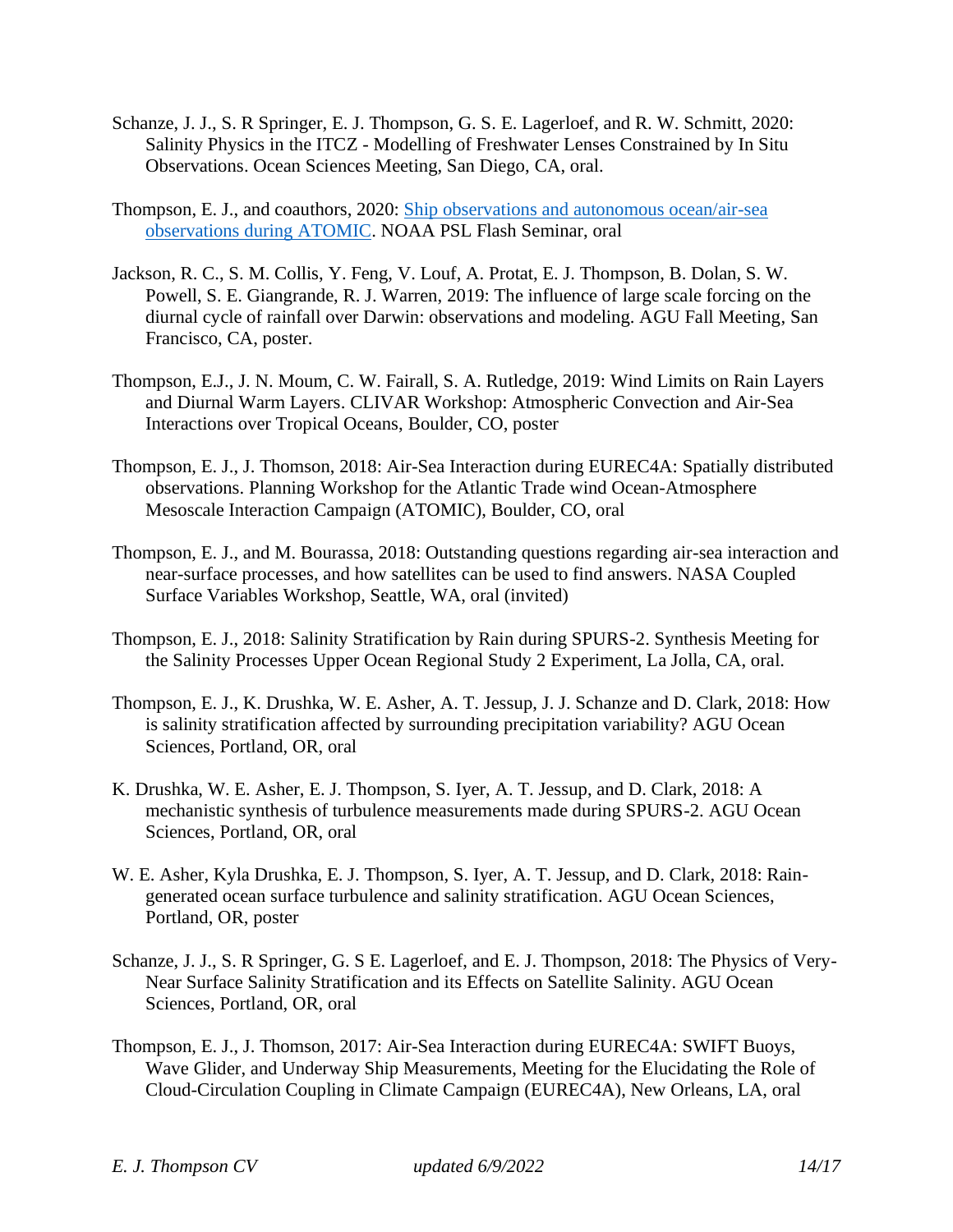- Thompson, E. J., K. Drushka, W. E. Asher, A. T. Jessup, J. J. Schanze and D. Clark, 2017: Utility of shipborne disdrometer and marine navigation radar observations during convective and stratiform rain. AMS 38th Conference on Radar Meteorology, Chicago, IL, oral: <https://ams.confex.com/ams/38RADAR/meetingapp.cgi/Paper/321223>
- Thompson, E. J., K. Drushka, W. E. Asher, J. J. Schanze, A. T. Jessup, and D. Clark, 2017: Predictability of tropical freshwater lenses due to convective and stratiform rain during SPURS-2. Global Ocean Salinity and Water Cycle Workshop, Woods Hole Oceanographic Institution, Woods Hole, MA, oral
- Thompson, E. J., K. Drushka, W. E. Asher, J. J. Schanze, A. T. Jessup, and D. Clark, 2017: Satellite Rain Rate from IMERG as a Predictor for Salinity Stratification in the Upper Meter of the Ocean during SPURS-2 Rain Events. AMS Annual Meeting, Seattle, WA, poster
- Drushka, K., W. E. Asher, E. J. Thompson, A.T. Jessup, D. Clark, 2017: Observations of nearsurface fresh layers during SPURS-2. European Geophysical Union General Assembly Conference Abstracts 19, 10658, oral
- Thompson, E. J., S. A. Rutledge, B. Dolan, M. Thurai, V. Chandrasekar, 2017: Dual-polarization radar rainfall estimation over warm tropical oceans. AMS Annual Meeting, Seattle, WA, poster
- Asher, W. E., E. J. Thompson, K. Drushka, A. T. Jessup, J. J. Schanze, D. Clark, 2016: Comparing spatial scales of IMERG rain with depth-resolved near-surface salinity structure as measured during the SPURS-2 experiment. AGU Fall Meeting, San Francisco, CA, poster
- Thompson, E. J., W. E. Asher, K. Drushka, A. T. Jessup, J. J. Schanze, D. Clark, 2016: Rain Rate from IMERG as a Predictor for Salinity Stratification in the Upper Meter of the Ocean during SPURS-2 Rain Events. AGU Fall Meeting, San Francisco, CA, oral
- Thompson, E. J., S. A. Rutledge, J. N. Moum, C. W. Fairall, 2016: Rain-formed and diurnal warming-formed near-surface ocean mixed layers: impacts on SST throughout the MJO. AMS 31st Conference on Hurricanes and Tropical Meteorology, San Juan, PR, oral: <https://ams.confex.com/ams/32Hurr/webprogram/meeting.html#Friday1>
- Timothy J. Lang, NASA/MSFC, Huntsville, AL; and B. Dolan, B. Fuchs, P. Hein, E. J. Thompson, S. Collis, J. Helmus, and N. Guy, 2015, Marshall Space Flight Center and the open-source radar software revolution. AMS 37th Conference on Radar Meteorology, Norman, OK, oral
- Michael J. Dixon, NCAR, Boulder, CO; and J. W. Wilson, T. M. Weckwerth, D. Albo, and E. J. Thompson, 2015, A dual-polarization QPE method based on the NCAR Particle ID algorithm - description and preliminary results. AMS 37th Conference on Radar Meteorology, Norman, OK, oral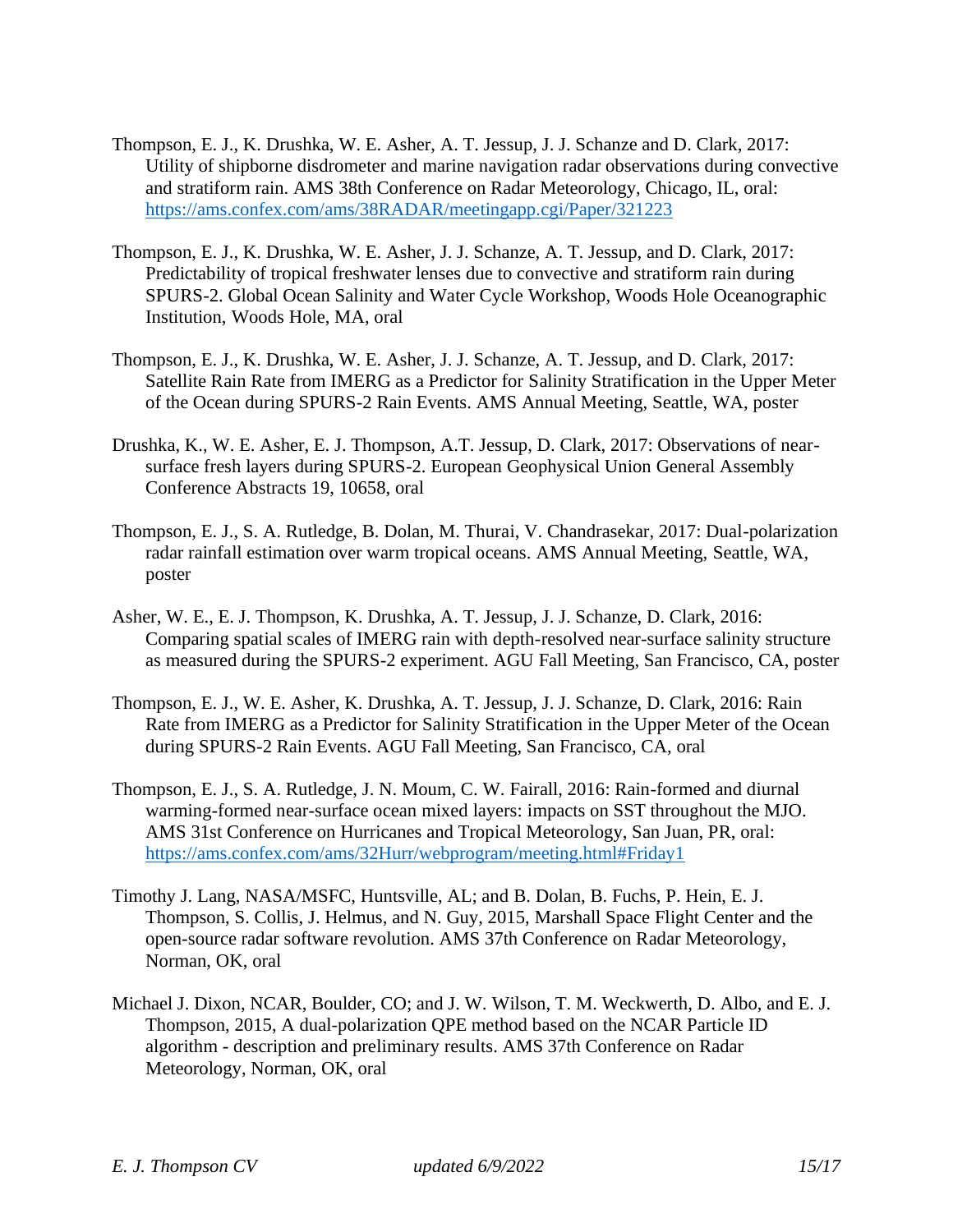- Thompson, E. J., S. A. Rutledge, 2015: Potential Benefits of Dual-Polarization Radar during SPURS-2: Mesoscale Precipitation Patterns in the Eastern Pacific Ocean. Planning Meeting for the NASA Salinity Processes Upper Ocean Regional Study 2 Experiment, La Jolla, CA, oral
- Thompson, E. J., S. A. Rutledge, J. N. Moum, C. W. Fairall, 2014 Influence of precipitating systems on upper Indian Ocean stability during DYNAMO. AGU Fall Meeting, San Francisco, CA, poster
- Thompson, E. J., J. M. Peters, R. S. Schumacher, S. A. Rutledge, 2014: Explaining low convective echo top heights during a strong DYNAMO westerly wind burst. AMS 31st Conference on Hurricanes and Tropical Meteorology, San Diego, CA, poster
- Thompson, E. J., S. Rutledge, J. N. Moum, C. W. Fairall, S. P. de Szoeke, A. Brewer, 2014 Oceanic influence of atmospheric cold pools during DYNAMO. AMS 31st Conference on Hurricanes and Tropical Meteorology, San Diego, CA, oral
- Thompson, E. J., S. A. Rutledge, B. Dolan, R. A. Rilling, M. Dixon, S. M. Ellis, and W. Xu, 2013: Radar Rainfall estimation during DYNAMO. AMS 36th Conference on Radar Meteorology, Breckenridge, CO, poster
- Thompson, E. J., S. A. Rutledge, B. Dolan, V. Chandrasekar, and B. L. Cheong, 2013: A dualpolarization radar hydrometeor classification algorithm for winter precipitation. AMS 36th Conference on Radar Meteorology, Breckenridge, CO, oral: <https://ams.confex.com/ams/36Radar/webprogram/Paper228449.html>
- Thompson, E. J., S. Rutledge, Timothy. J. Lang, 2012. Radar analysis of precipitation influenced by tropical cyclone-MJO interaction during DYNAMO. AGU Fall Meeting, San Francisco, CA, oral
- Morris, G.A., D. Martins, A. Thompson, A. Reed, E. Joseph, and E. Thompson, 2012: The impact of radiosonde pressure sensor errors on ozone profiles and columns as reported by ozonesondes, Quadrennial Ozone Symposium, Toronto, Canada.
- Thompson E. J., K. M. Willingham, K. W. Howard, 2010. Characteristics of Sonoran Desert Microbursts. AMS Annual Meeting, Atlanta, GA, oral
- Thompson, E. J., Brian J. Lasorsa and Steven M. Zubrick, 2009: The February 2007 Valentine's Day Storm: Diagnosis and Impact on the Washington, DC Area. AMS Annual Meeting, Student Conference, Phoenix, AZ, poster
- Thompson, E. J., S. A. Rogowski, S. M. Zubrick, S. A. Listemaa, 2008: Analysis of 4 July 2006 Washington, DC Severe Thunderstorm: Overview with Synoptic and Mesoscale Assessment, 33rd Annual National Weather Association Meeting, Student Conference, Louisville, KY, poster (award winner)